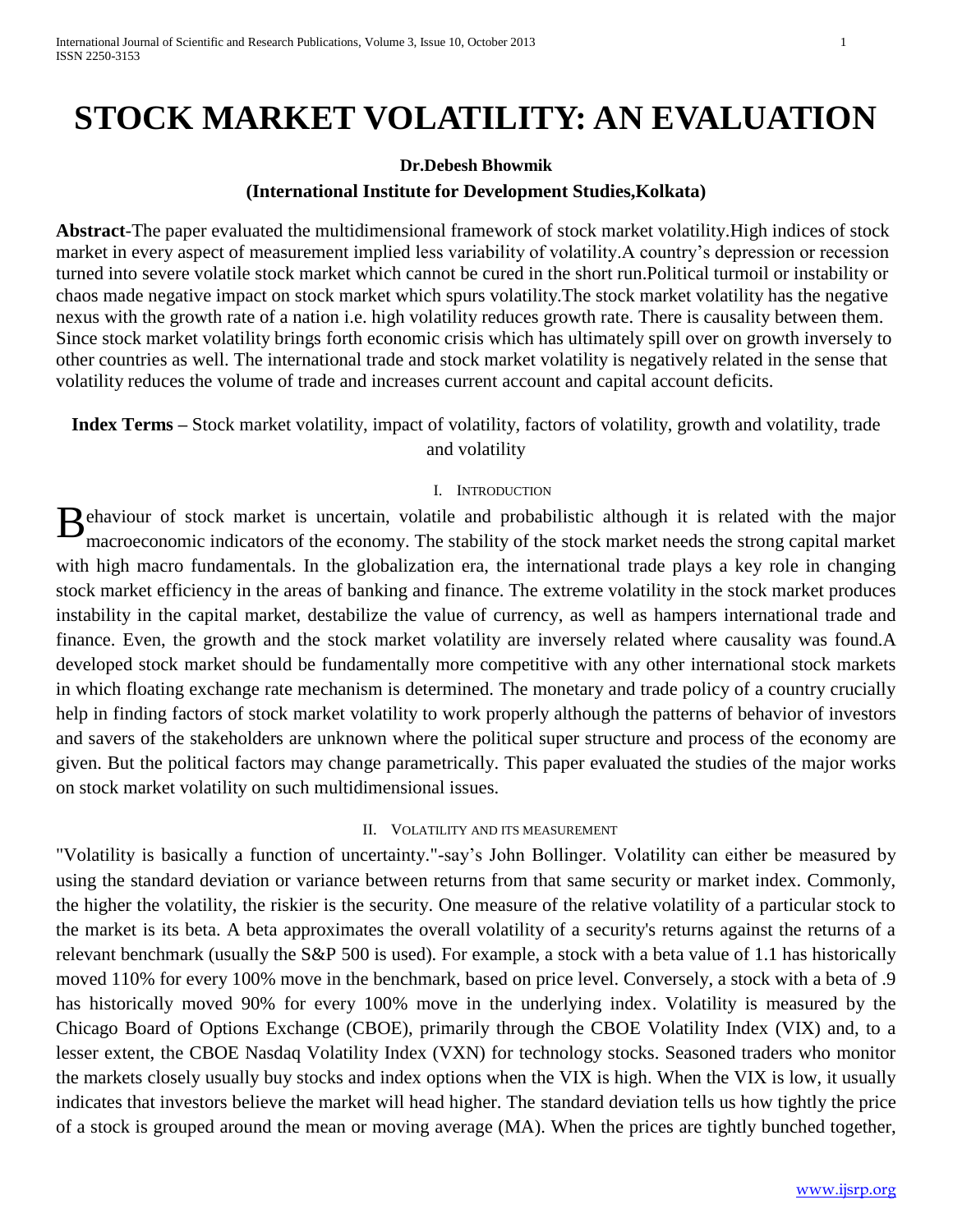ISSN 2250-3153

the standard deviation is small. When the price is spread apart, you have a relatively large standard deviation. For [securities,](http://www.investopedia.com/terms/s/security.asp#axzz1kxDvtIBY) the higher the standard deviation, the greater the dispersion of [returns](http://www.investopedia.com/terms/r/return.asp#axzz1kxDvtIBY) and the higher the risk associated with the investment. As described by [modern portfolio theory](http://www.investopedia.com/terms/m/modernportfoliotheory.asp) (MPT), volatility creates risk that is associated with the degree of dispersion of returns around the average. In other words, the greater the chance of a lower-than-expected return, the riskier is the investment. Volatility tends to decline as the stock market rises and increase as the stock market falls. When volatility increases, risk increases and returns decrease. Risk is represented by the dispersion of returns around the mean. The greater the dispersion of returns around the mean, the larger is the drop in the [compound return.](http://www.investopedia.com/terms/c/compoundreturn.asp) Crestmont Research used the average range for each day to measure the volatility of the [Standard & Poor's 500](http://www.investopedia.com/terms/s/sp500.asp)  [Index](http://www.investopedia.com/terms/s/sp500.asp) (S&P 500) index. Their research tells us that higher volatility corresponds to a higher probability of a declining market. Lower volatility corresponds to a higher probability of a rising market. The VIX is used as a tool to measure investor risk. A high reading on the VIX marks periods of higher stock market volatility. This high volatility also aligns with stock market bottoms. Low readings on the VIX mark periods of lower volatility. As a general trend, when the VIX rises the S&P 500 drops. When the VIX is at a high, the S&P 500 is at a low, which may be a good time to buy. The higher level of volatility that comes with [bear markets](http://www.investopedia.com/terms/b/bearmarket.asp#axzz1kxDvtIBY) has a direct impact on portfolios. It also adds to the level of concern and worry on the part of investors as they watch the value of their portfolios move more violently and decrease in value.

We've gone through some periods where that VIX Index got to almost record levels, especially after the financial crisis. But it mean-reverts. We didn't have a VIX Index in the 1920s and 1930s and early 1940s, but the volatility in that period was more extreme, sustained, and longer-lived than we get nowadays. The volatility of stocks has generally gone down over time. In the current situation, it's been particularly frustrating for politicians and those who run economies to see that the stock markets did recover but the labor markets, with a much stickier structure, have not. As investors get interested in a stock, trading volume, volatility, and prices rise, but stocks that are already volatile and very liquid actually have the worst returns. Using trading data from 1990 to 2011,the visuals are designed from S&P 500 index option data replicating the implied volatility wave (or variance swap curve) extending to an expiration of one year. The front of the volatility wave contains the same data used to calculate the CBOE VIX index. The movement of this wave demonstrates changing trader expectations of the future stock market volatility. As the wave moves through time the expected (or implied) volatility surface transforms into a realized volatility surface derived from historical S&P 500 index movement. The worry is that if interest rates now increase too much, this circle will become a vicious one-----higher interest rates will lead to money flowing back to the US from emerging markets, consumption in the US will decline, world growth will slow, and stock markets across the world will decline, with emerging markets being particularly hard hit.

#### III. FACTORS AFFECTING STOCK MARKET VOLATILITY

The risk-premiums arising from fluctuations in this volatility are strongly countercyclical, certainly more so than stock volatility alone. In fact, the risk-compensation for the fluctuation in the macroeconomic factors is large and countercyclical, and explains the large swings in the VIX index during recessions. When the VIX reached a record high of more than 70%, the model successfully reproduced through a counter cyclical variation in the volatility risk-premiums. It is evident that the same volatility risk-premiums might help predict developments in the business cycle in bad times and the end of a recession.

Which macroeconomic factor matters? It was found that industrial production growth is largely

responsible for the random fluctuations of stock volatility around its level, and that inflation plays, instead, a quite limited role in this context. At the same time, inflation plays an important role as a determinant of the VIX index, through two channels: (i) one, direct, channel, related to the inflation risk-premium, and (ii) an indirect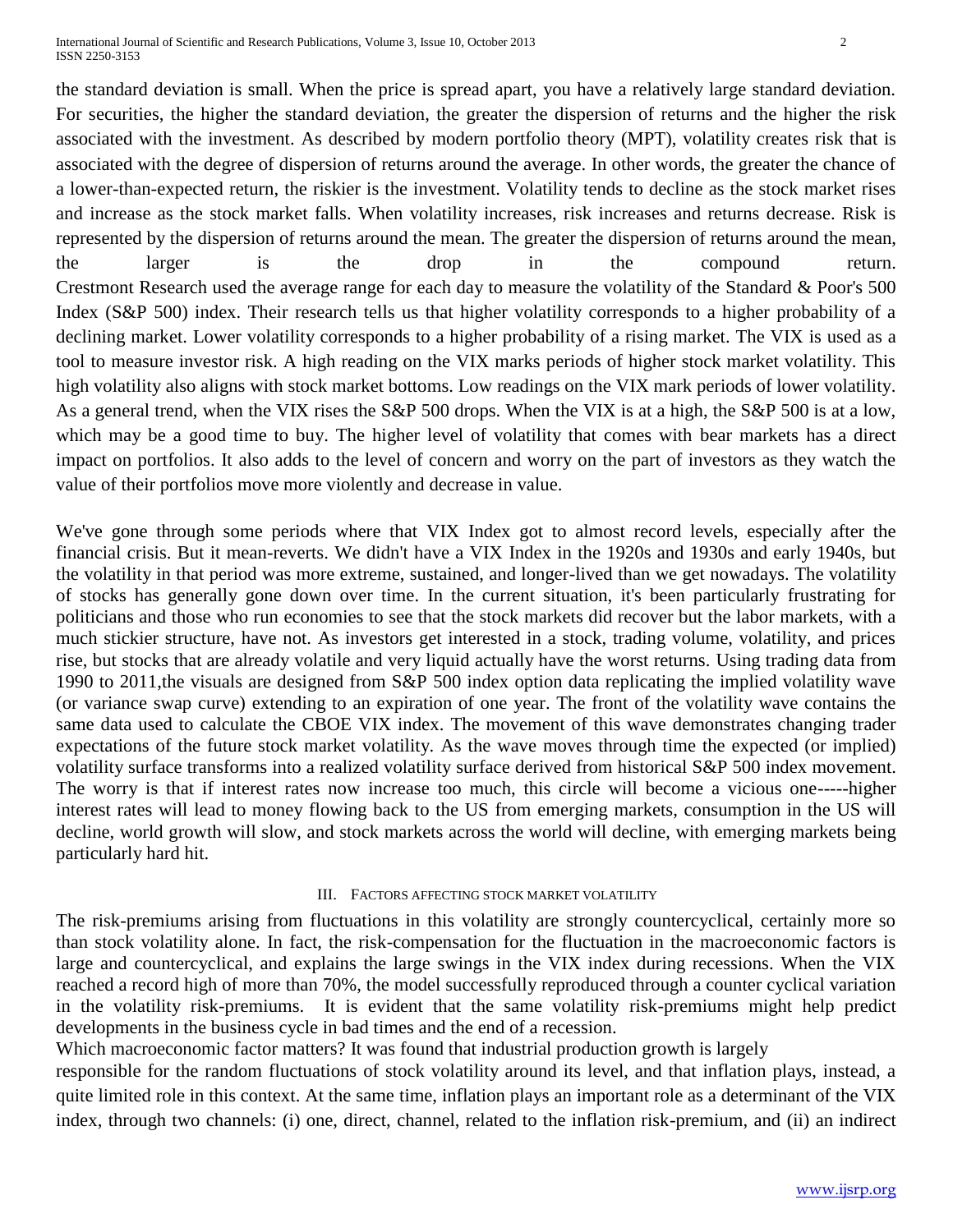channel, arising from the business cycle propagation mechanism, through which inflation and industrial production growth are correlated. The second channel is subtle, as it gives rise to a correlation risk that it is significantly priced by the market.(Corredi,Distaso &Male,2010).





Source- Corredi,Valentina,Walter Distaso and Antonio Male,2010

In fact, stock volatility and volatility risk-premiums are driven by business cycle factors. An even more challenging and fundamental question is to explore the extent to which business cycle, stock volatility and volatility risk-premiums do endogenously develop. The volatility in global equity markets since late summer 2011 continues to attract widespread media and investor attention. Much of the commentary has focused on perceived causes for the volatility—such as the growth of hedge funds, high-frequency trading, quantitative investment programs, and vehicles such as exchange-traded funds (ETFs), specifically, leveraged and inverse ETFs. Little focus, meanwhile, has been placed on the global macro environment, which faces the continuing Euro zone debt crisis; the prospect of a slowing global economy; political brinkmanship in Washington, D.C., including the failure of the super committee created by the U.S. Congress to help reduce the national debt; and the rating downgrade of U.S. Treasury bonds from their AAA status by Standard & Poor's in early August 2011.

Fig-2:Volatility in the S&P index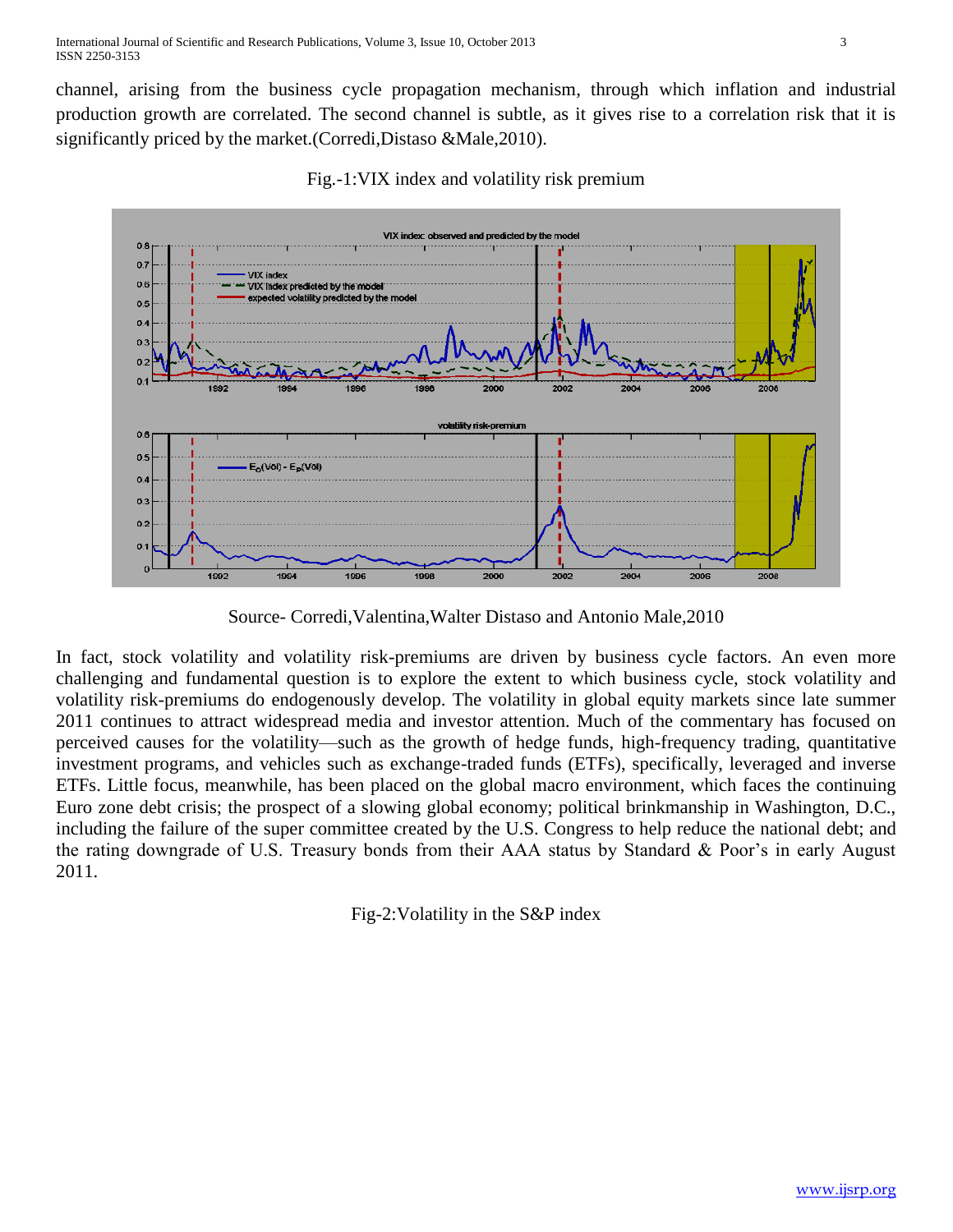International Journal of Scientific and Research Publications, Volume 3, Issue 10, October 2013 4 ISSN 2250-3153



Source- Corredi,Valentina,WalterDistaso and Antonio Male,2010

―Volatility in economic conditions‖ is defined here as the annualized rolling standard deviation over 36 months through December 31, 2011, in the Federal Reserve Bank of Philadelphia's Aruoba-Diebold-Scotti Business Conditions Index, which is designed to track real business conditions at high frequency. The index's underlying (seasonally adjusted) economic indicators (weekly initial jobless claims, monthly payroll employment, industrial production, personal income less transfer payments, manufacturing and trade sales, and quarterly real gross domestic product) blend high- and low-frequency information and stock and flow data. Volatility in the S&P 500 Index is defined here as the annualized rolling standard deviation over the 36 months through December 31, 2011, in the price returns of the index.

To be sure, the 2000s have so far witnessed two severe bear markets and an extreme level of volatility and risk during the global financial crisis, yet it's important to note that between 2003 and 2007, stock market volatility and risk aversion were at all-time lows historically. And when we compared the first decade of the 2000s and 2011 with long-term history, do not support the theory. In fact, Table-1 shows that volatility since 2000 has been on a par with the long-term averages (i.e., 1929–1999).

| <b>Periods</b>         | Annual | Quarterly | <b>Monthly</b> | Dailv |  |
|------------------------|--------|-----------|----------------|-------|--|
| 1929–December 31, 1999 | 19.36% | 11.65%    | 5.67%          | 1.13% |  |
| 2000-December 31, 2011 | 19.05  | 9.02      | 4.71           | 1.38  |  |

# Source-Federal Reserve Bank of Philadelphia

The political history showed that during the Great Depression, aggregate stock market volatility in a large number of advanced economies reached so high levels not seen before or since. Schwert (1989b) estimates that in the US, there was a two- to threefold increase in variability. According to his measure, the monthly variation of stock returns peaked at over 20 percent in 1932. Other developed countries experienced similar increases in volatility. This is all the more puzzling since macroeconomic series such as money growth and interest rates showed markedly smaller increases in variability . As a general rule, neither wars nor periods of financial panic appear to lead to significantly higher variability of equity returns over an extended period — despite the highly unstable behavior of other macroeconomic series. Recessions, however, are clearly associated with higher volatility . The argument that political risk during the Great Depression is partly to blame is supported by the recent finding that unusually high levels of synchronicity of individual stock returns contributed substantially to aggregate volatility .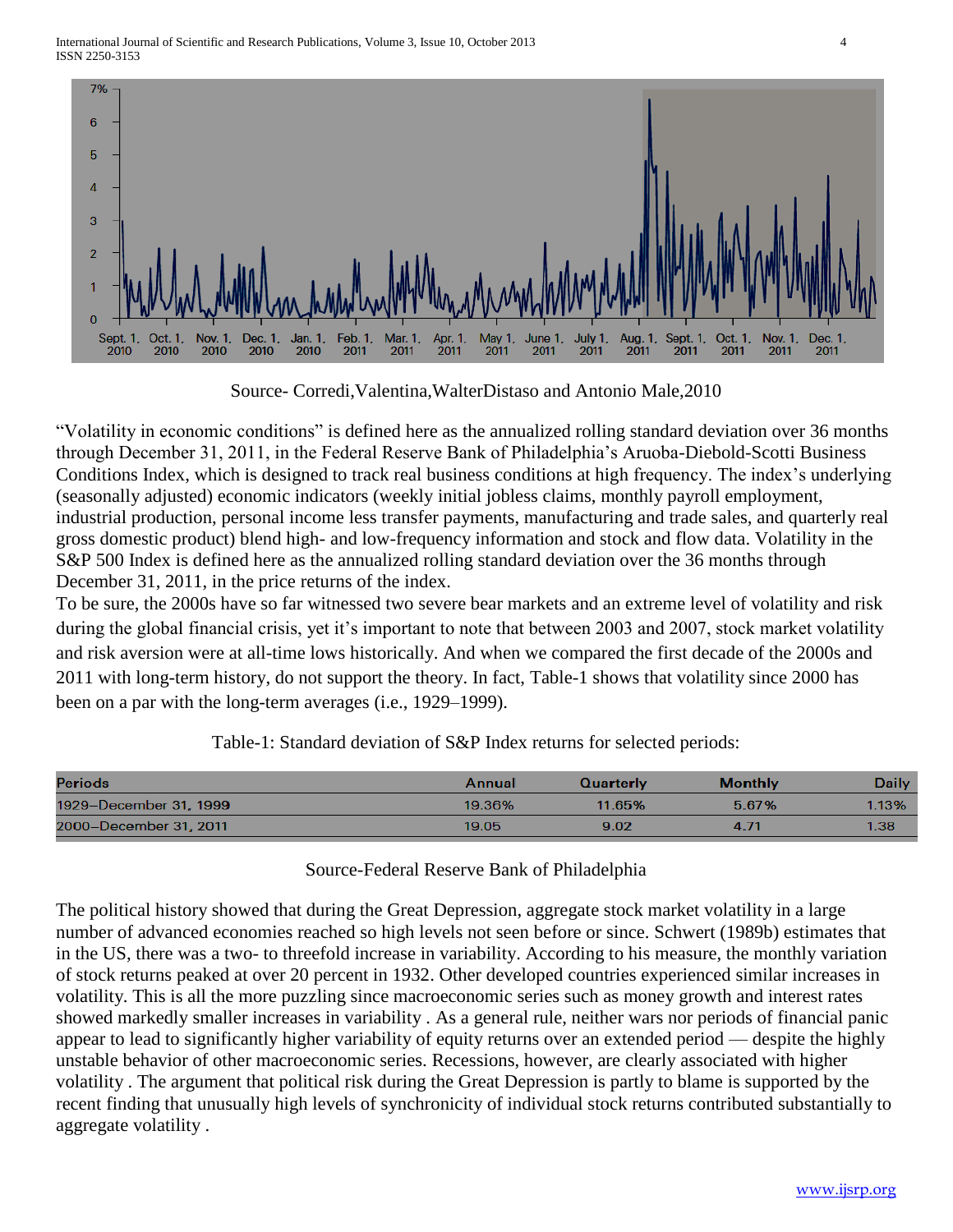The cross national data set of New York University contains information on the nature of the political system and social instability for a set of 166 over the period 1815-1973. Overall, the interwar data set for a number of countries that are developed today shows a relatively high level of political instability and violence. For most indicators of political uncertainty, the levels are twice the average observed in the larger data set. This is true of the number of assassinations, of general strikes, government crises, riots, and anti-government demonstrations. In three categories, the subsample actually appears more stable - there were fewer revolutions, purges and acts of guerrilla warfare than in the 166 country sample. The variability of the measures of political instability is considerable, ranging from a coefficient of variation of 3.9 in the case of revolutions to 1.98 for government crises. While Germany scores very high on almost all measures of political fragility, recording a total of 188 events of unrest, Switzerland marks the opposite extreme. Only three acts indicating instability are recorded two assassinations (in 1919 and 1923) and one riot (in 1932). There is also plenty of change over time. While 1919 saw, for example, four times the average number of assassinations in the subsample of 10 countries, there were none in 1936-38. The number of anti-government demonstrations reached more than twice is average level in 1932, and the number of riots peaked in 1934 at almost twice its normal frequency. Unsurprisingly, the tendency of governments to resort to violent acts of repression also peaked during the tumultuous years of the Great Depression, with the frequency of purges reaching a high of 2.6 times its average level in 1934. Europe and the US experienced two waves of turmoil and increasing uncertainty. Following the end of World War I and the Russian Revolution in 1917, chaos and civic unrest broke out in numerous countries. In the years 1919- 23, there were 13 government crises, the same number of riots, and three general strikes. In France, there were waves of strikes in 1919 and 1920, considered by some observers as "a concerted attack upon the structure of bourgeois society". Nonetheless, these attacks ultimately failed -the trade union activist.

In the US and Britain, demobilizations and the end of war did not lead to the same degree of extreme instability as in continental Europe. However, the very sharp contractions in output and employment in 1920/21, engineered in part as an attempt to reduce prices and return to the gold standard at prewar parities, led to a considerable rise in worker militancy. This occurred against the background of a considerable strengthening of organized labor. As in the other belligerent countries, the position of labor had strengthened as a result of the war effort - governments recognized unions and encouraged cooperation between them and employers. Trade union membership in the TUC (Trades Union Congress) soared from 2.2 million in 1913 to 6.5 million in 1920. In the data set, Britain records 39 riots between 1919 and 1922, 12 assassinations, 6 general or politically motivated strikes, and 5 major government crises over the period. The average number of days lost in industrial disputes soared from 4.2 million in 1915-18 to 35.6 million in 1919- 23, the highest recorded value. Dissatisfaction with the established order could take a number of forms. In the US, there were 5 assassinations and four general or politically motivated strikes in 1919-23. Only one riot broke out, but 17 anti-government demonstrations were recorded. The total number of strikes increased sharply, to 3,630 in 1919, involving 4.2 million workers . Fear of a Communist takeover took the form of the so-called "Red Scare". Following the founding of the Third International in March, two Communist parties were formed in 1919, and quickly became active in propaganda . The second half of the 1920s saw a considerable decline in worker militancy and political violence. The 'roaring twenties' brought prosperity to many countries, with some exceptions. The US economy expanded rapidly, France reaped the benefits of currency stabilization under Poincare, and Germany, with the help of foreign loans, experienced an upsurge in activity after the end of the hyper inflation . At the same time, Britain's economy - tied to gold at an overvalued exchange rate - continued to languish . But even in those countries that didn't experience booms, labor militancy was on the wane. The second wave of unrest and politically motivated violence began in 1930, with the start of the Great Depression. Over the course of the crisis, industrial output in the US and Germany fell by 40-50 percent from peak to trough, and between a quarter and a fifth of all industrial workers were unemployed over the period 1930-38. In the face of massive capital outflows and pressure on reserves as a result of banking panics in Germany, Austria and the US, central banks first tried to defend the gold standard by a policy of deflation . Eventually, more and more countries abandoned the peg, either by devaluing or via a system of capital controls. Countries that remained on gold for a long time experienced the most severe contractions. France, which had initially avoided problems, eventually experienced major difficulties. Faced with a slump that extended into the second half of the 1930s, it was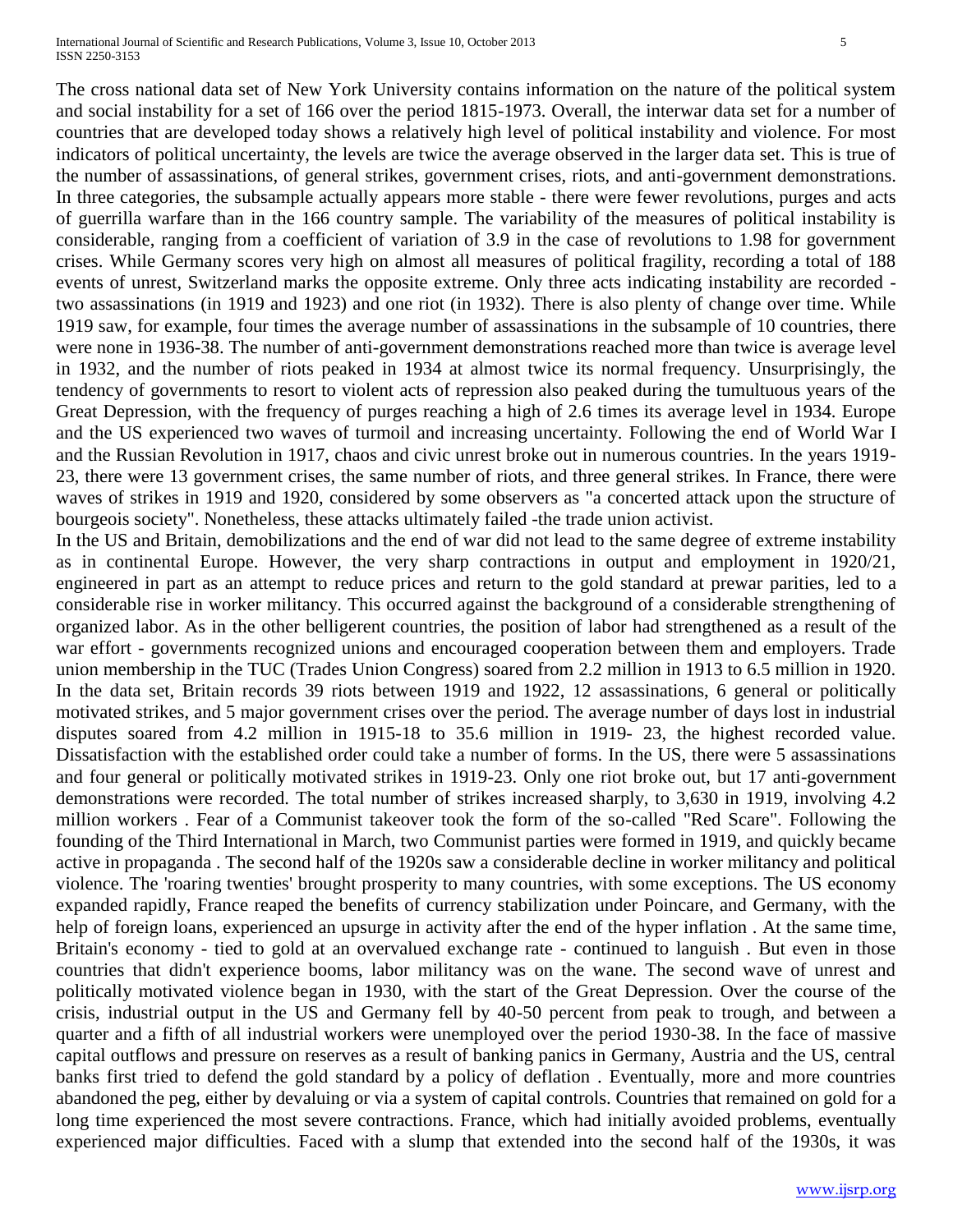eventually forced to devalue in June 1937. Britain, which was amongst the first to abandon the gold standard, escaped relatively lightly.'' Recovery came faster and in a more robust way to the countries that abandoned gold first .

Economic difficulties were quickly reflected in the politics of the street and the factory floor. The total number of anti-government demonstrations soared from 22 in 1925-29 to 72 in 1930-34; riots rose from 62 to 108. The number of politically motivated general strikes increased from 7 to 10. In Germany, there is clear evidence that high rates of unemployment did much to boost the fortunes of the Communist party, already one of the strongest in the world . In the US, the Communist party expanded rapidly during the Great Depression, and union membership soared. Arthur Schlesinger noted about the year 1931 that "a malaise was seizing many Americans, a sense at once depressing and exhilarating, that capitalism itself was finished" . Perhaps even more importantly, the crisis rapidly increased the chances of Franklin D. Roosevelt gaining office. While even the most conservative businessmen did not equate this with a communist take-over, worries about the continued existence of "capitalism as we know it" were rampant. As Schlesinger noted, the "New York governor was the only presidential candidate in either major party who consistently criticized business leadership, who demanded drastic (if unspecified) changes in the economic system, who called for bold experimentation and comprehensive planning." Worries about future economic policy were compounded by the increasing realization that a return to the so-called "New Era" of prosperity and growth was impossible. Faced with growing labor militancy and an increasing willingness to contemplate central planning among the mainstream parties, right-wing radicalism also began to gain a following. Some observers and politicians, including prominent US senators, began to call for a Mussolini-style government, and magazines such as Vanity Fair and Liberty argued the case for a dictatorship .(Voth,2002)

Fig-3: Political Factors of Volatility



Source- Mei,Jianping and LiminGuo,2002

# IV. THE IMPACTS OF VOLATILITY

The conventional finance theory suggests that the stock market (excess) return, being a forward-looking variable that incorporates expectation about future cash flows and discount factors, contains useful information about investment and future output growth. Empirical literature provides substantial evidence in favour of this proposition .It is also seen from a number of recent studies that increased stock market volatility depresses economic activity and output .As per the existing literature, stock market volatility may affects output growth through several possible channels, such as, (i) its link with market uncertainty and hence economic activity, (ii) association between market volatility and structural change (which consumes resources) in the economy, (iii)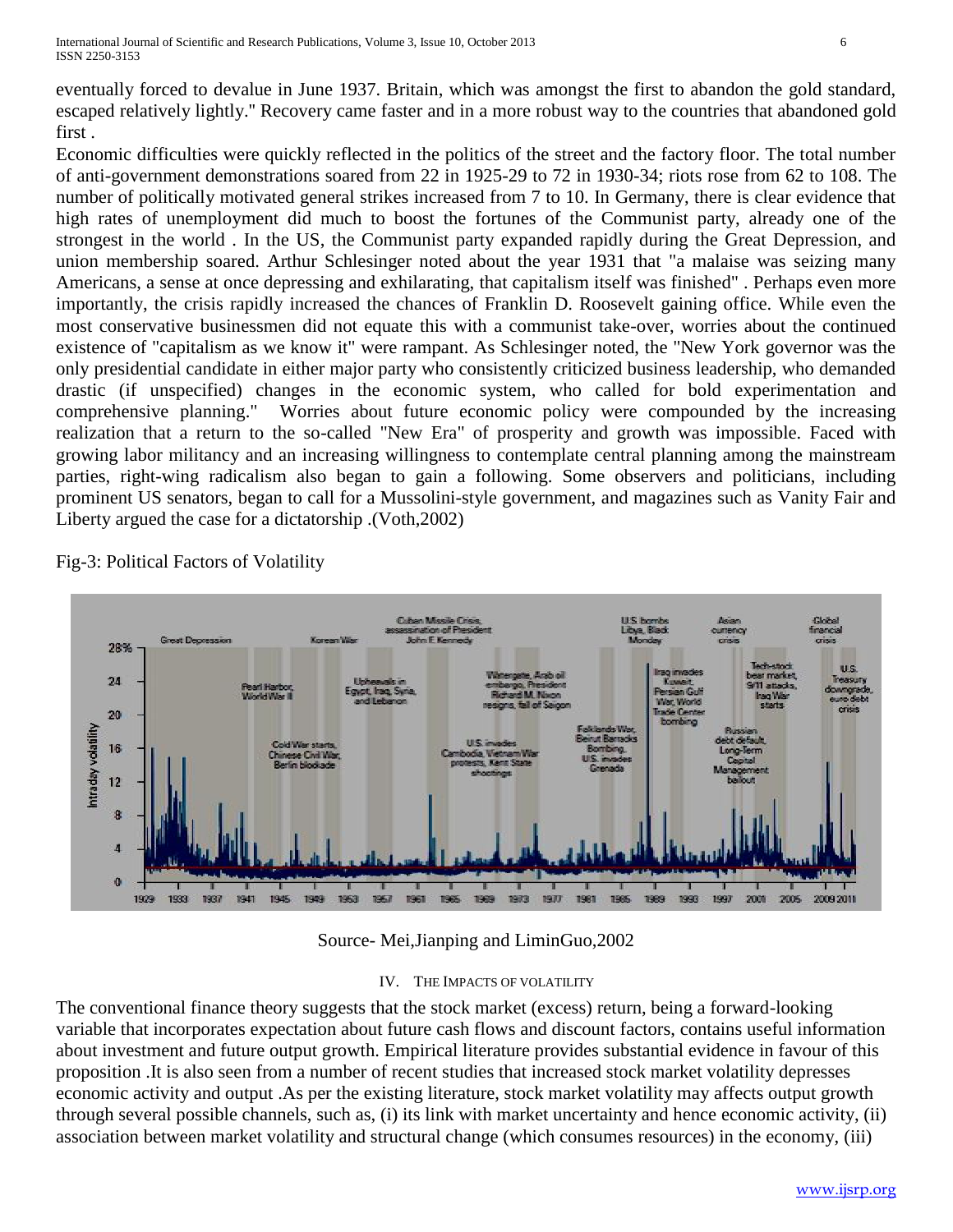International Journal of Scientific and Research Publications, Volume 3, Issue 10, October 2013 7 ISSN 2250-3153

link of volatility with cost-of-capital to corporate sector through expected return. It is, however, not clear to justify why volatility drives out return in predicting output growth. Guo (2002) has discussed major arguments put forward by the proponents of volatility effects on output and has reconciled the evidence provided by Campbell et al. (2001) with earlier empirical evidence on predictive power of the stock market returns and finance theory. Based on a small model he argues that volatility may influence output growth (or may drives out returns in predicting output) in some specifications possibly because of its influence on cost of capital through its link with expected return.

But if cost of capital is the main channel through which volatility affects output then returns should play more important role in forecasting output growth than volatility does. He also provides empirical results to support this hypothesis. He derives relevant results for three different time periods; one longer than (but covering), one identical with, and another adding more recent years but shorter in length than the Campbell et al. (2001) sample period. Interestingly, using Campbell et al. (2001) sample, he finds that the volatility drives out returns in predicting output growth because of the positive relation between excess returns and past volatility; if this relation is controlled for, excess returns show up significantly in the forecasting equation. In the liberalisation era, volatility in Indian financial markets is believed to have

increased/changed and thus there is a need to assess the impact of financial market volatility on output growth. Some recent studies have shown that elevated stock market volatility depresses output. As per the conventional finance theory, however, it is the stock market (excess) returns that should have impact on future output growth. Currently, the issue is important in India, as there has been a perception that the volatility in Indian financial markets has increased/changed during the liberalisation era. Empirical results show that stock market volatility is strongly influenced by its own past values – pointing to the presence of significant volatility-feedback effects in the stock market.

The empirical observation that stock market volatility tends to be higher during recessions points toward a negative relationship between stock market volatility and output. Fig-4 shows a scatter plot of U.S. quarterly percentage growth of real GDP against implied U.S. stock market volatility together with a fitted regression line. The negative relationship between volatility and output growth is clearly visible. Scatter plots using historical volatility or GJR-based volatility instead of implied volatility show a similar negative relationship. Although the empirical evidence indicates a close relationship between stock market volatility and economic fluctuations, the evidence is only suggestive. However, several papers document similar linkages using more detailed empirical approaches. The empirical study of Romer (1990) deals primarily with the onset of the Great Depression. However, Romer also presents estimates of the relationship between stock market volatility and consumption in the U.S.A. Using annual U.S. data ranging from 1949 to 1986, she concludes that a doubling of stock market volatility reduces durable consumer goods output by about 6%, whereas the effect on nondurables is essentially 0. This ordering of the magnitudes of the effects is consistent with the idea that stock market volatility is closely related to uncertainty about future real economic activity.

Table-2: U.S. Ouarterly Stock Market Volatility in Periods of Expansion and Recession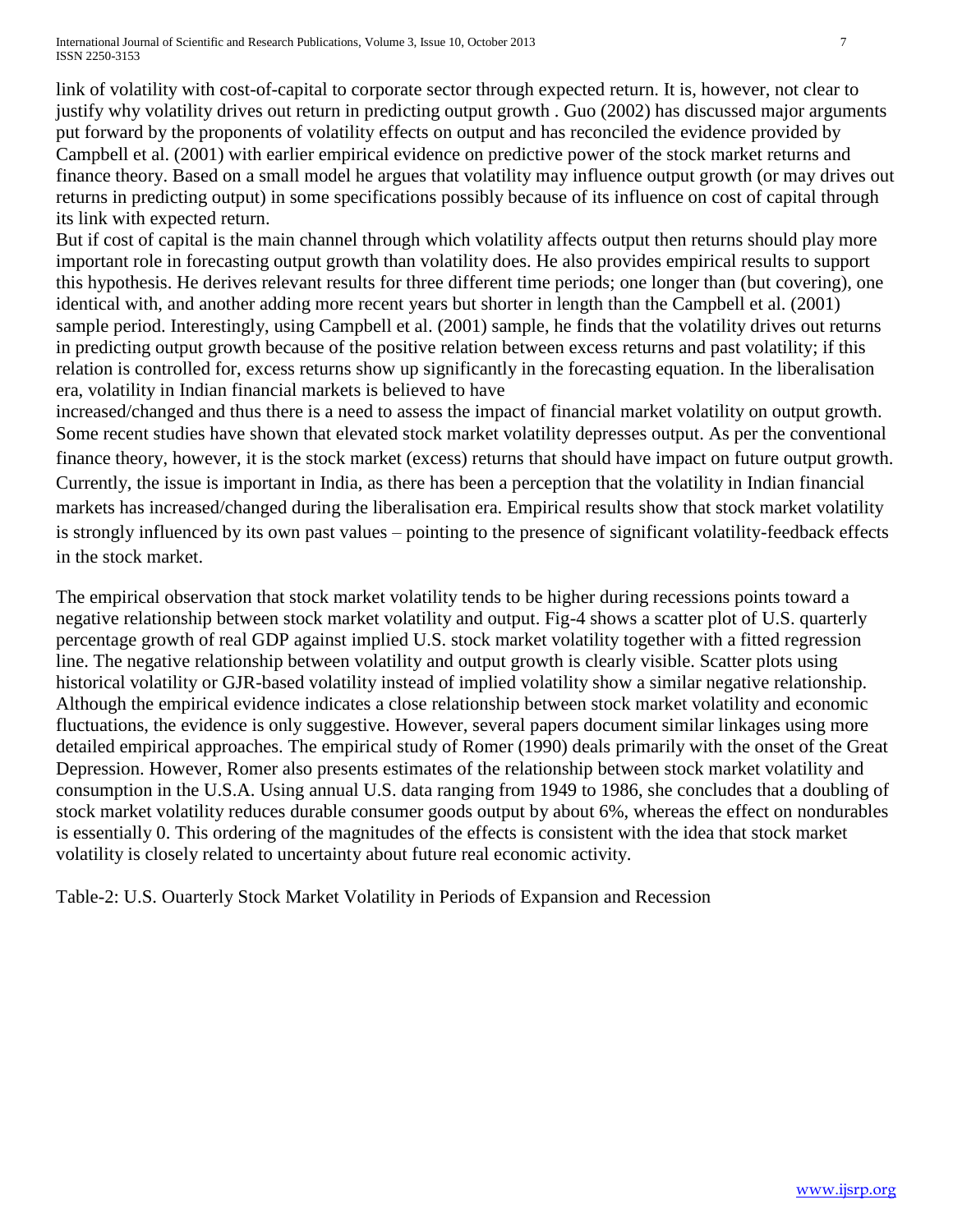| <b>U.S. Ouarterly Stock Market Volatility</b> |           |             |              |
|-----------------------------------------------|-----------|-------------|--------------|
| in Periods of Expansion and Recession         |           |             |              |
| No recession                                  | <b>HV</b> | <b>GJRV</b> | $\mathbf{N}$ |
| Mean                                          | 7.6       | 7.0         | 7.7          |
| Median                                        | 6.8       | 6.6         | 7.0          |
| Maximum                                       | 36.9      | 16.9        | 23.6         |
| Minimum                                       | 2.2       | 5.8         | 2.1          |
| Number of<br>observations                     | 160       | 160         | 160          |
| <b>Recession</b>                              | HV        | <b>GJRV</b> | $\mathsf{N}$ |
| Mean                                          | 11.3      | 8.3         | 10.4         |
| Median                                        | 10.4      | 8.0         | 10.3         |
| Maximum                                       | 40.5      | 15.5        | 29.3         |
| Minimum                                       | 4.9       | 5.2         | 4.5          |
| Number of                                     |           |             |              |
| observations                                  | 36        | 36          | 36           |

Source- Raunig and Scharler,2010

**Fig-4:U.S. Stock Market Volatility and GDP Growth**



Source-Raunig and Scharler,2010

Raunig and Scharler (2010) evaluate the uncertainty hypothesis by estimating the influence of stock market volatility on durable consumption growth, nondurable consumption growth and investment growth. Their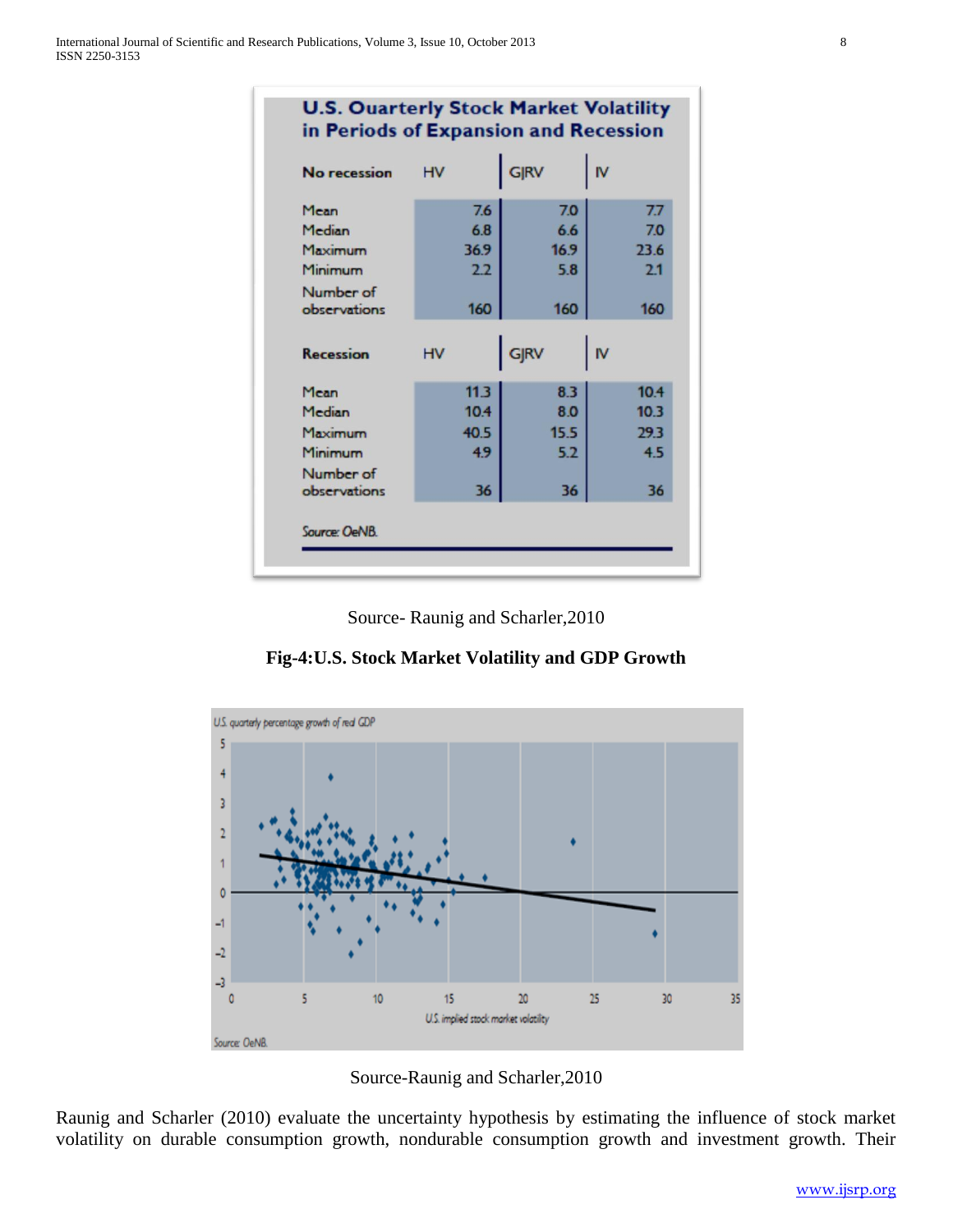analysis is based on quarterly time series data for the U.S.A. Based on a number of different estimates of timevarying stock market volatility, they find that stock market volatility exerts an economically and statistically significant effect on aggregate demand. Moreover, they find that the adverse effect of stock market volatility on aggregate demand depends on the extent to which decisions are reversible. Based on their richest specification (Table 3), they find that an increase in volatility by one standard deviation reduces the quarterly growth of durable consumption by around  $-0.70$  percentage points, whereas the effect on the growth of nondurable consumption is only –0.14 percentage points. Investment growth responds with a lag of one quarter and declines by 1.12 percentage points.

Table-3:Effect of an Increase in Stock Market Volatility by one Standard Deviationon U.S. Consumption and Investment Growth



**Source-** Raunig and Scharler,2010

Choudhry (2003) analyzes the influence of stock market volatility on GDP and the components of GDP using an error-correction framework. Under the assumption that volatility follows a non -stationary stochastic process, he estimates the short-run and long-run dynamics of GDP components using an error-correction framework. His results confirm that stock market volatility has adverse effects on consumption and investment.

It was examined that the dynamic effects of monetary policy shocks, identified from Federal funds futures data, by employing a vector autoregressive (VAR) model. The use of market-based measures of monetary policy shocks allows us to avoid the need to resort to identifying assumptions and circumvents dimensionality (degrees of freedom) problems in the estimated VAR. Our goal from this analysis is threefold. First, they assess the dynamic response of stock market volatility and the variance risk premium to monetary policy shocks. Second, their analysis allows us to characterize asymmetries in the return-volatility relationship. Third, they study the channels through which monetary policy shocks affect stock market volatility by analyzing the joint response of several financial variables to market-based measures of monetary policy shocks. By inspecting the channels of monetary policy transmission to volatility, we also identify the importance of changes in the risk premium or leverage on stock market volatility and therefore investigate in further detail the importance of the volatility feedback and leverage effect hypotheses.

Their results show a contemporaneous decrease in excess returns of 1% and an increase in stock market volatility which peaks one month following the shock at 0.8%. The results illustrate an asymmetric returnvolatility relationship and demonstrate that monetary policy exerts an effect on the variance risk premium. They further explore the effect of monetary policy by estimating a bivariate GARCH model relating federal funds futures to stock market volatility. The bivariate GARCH model uncovers a novel and significant bidirectional volatility effect. Theoretically, volatility is a key component of many derivative pricing models and an understanding of the dynamic response of volatility to monetary policy shocks would allow for better derivative pricing. Using a VAR model that incorporates a futures-based measure of monetary policy shocks, their findings uncover a significant response of stock market volatility to monetary policy shocks. The results show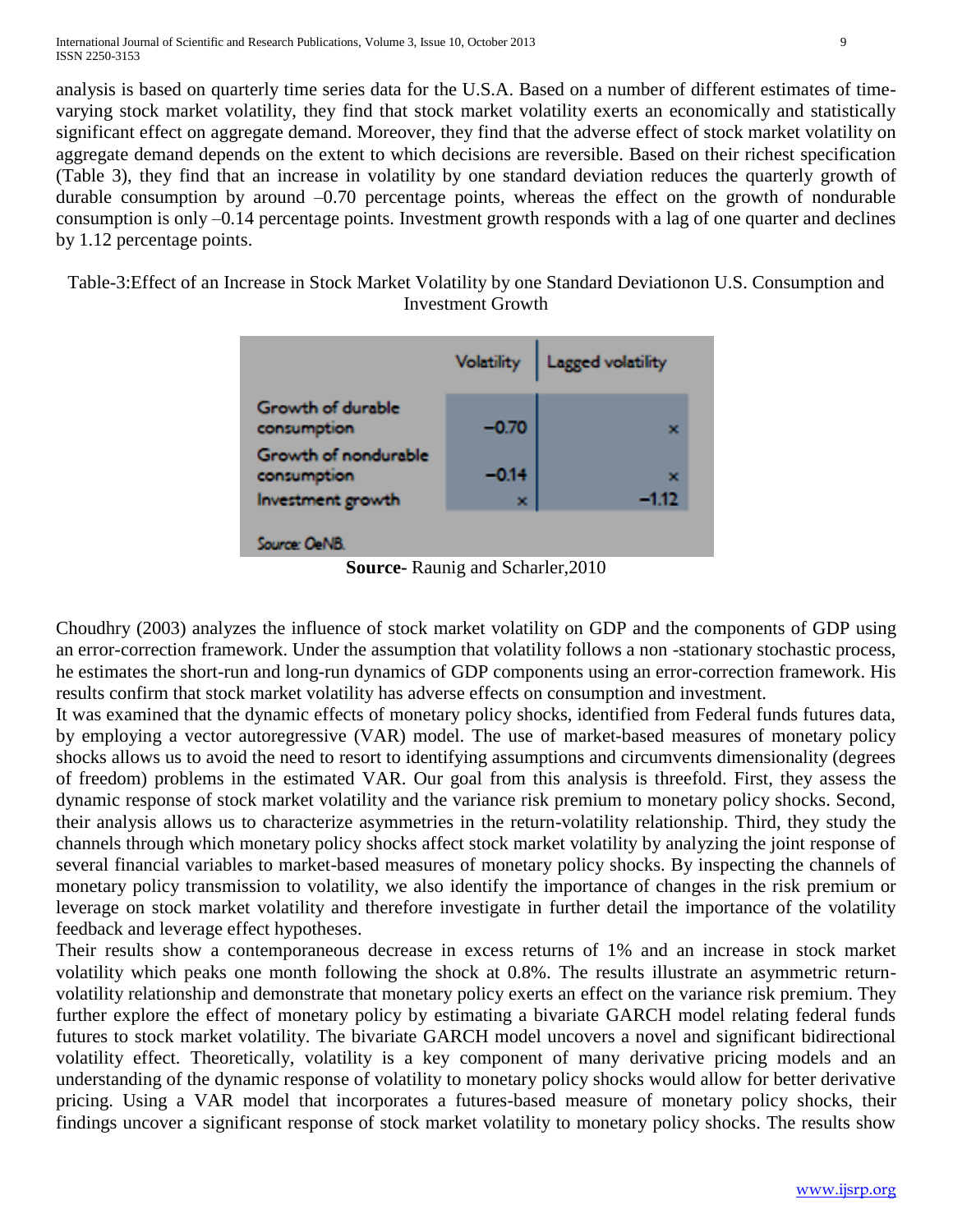an asymmetric return-volatility response to a monetary policy shock and reveal an important response of the variance risk premium, and by extension, of risk aversion, to monetary policy. They also study the channels through which monetary policy affects stock market volatility. Their findings suggest that while leverage and futures-trading volume display an increase following a monetary policy shock, the importance of these channels in affecting short term changes in volatility is limited. The longer-term dynamic response of volatility appears to be dominated by the persistent effect of monetary policy on stock market fundamentals (dividends). In light of the important dynamic response of stock market volatility to monetary policy, they investigate the volatility interaction among a futures contract written on the monetary policy rate set by the Fed, namely federal funds futures, and the stock market using a bivariate GARCH model. Their analysis points to a bidirectional volatility relationship between the federal funds futures and stock markets. This, in turn, suggests an important role for market participants' uncertainty about the future course of monetary policy in determining stock market volatility.

We find that the volatility of the stocks affected by the reform declines after the implementation of the reform, relative to other stocks, which means that the effect of retail trading on volatility is positive. We argue that this positive effect is consistent with the view that some retail investors behave as noise traders. In support of this claim, we show that the reform also triggers a drop in the size of price reversals and the price impact of trades for the stocks affected by the reform. All these observations are predicted by models of noise trading. One must be careful in interpreting these findings: they are consistent with the view that some retail investors play the role of noise traders but they do not imply that *all* retail investors are noise traders or that only retail investors are noise traders. Moreover, we do not identify the drivers of retail trades (misperception of future payoffs, risk aversion, or hedging needs). Thus, our findings should not be construed as evidence that retail investors are irrational traders. Our findings also raise new questions. The literature on retail investors pre dominantly finds that these investors follow contrarian strategies, on average. We use our data on retail investors to measure the contribution of contrarian and momentum trades to retail trading activity. The reform has a more negative impact on contrarian trades. This observation can be reconciled with our finding regarding volatility in one of two ways: either retail contrarian trades dampen volatility but their stabilizing effect is smaller than the destabilizing effect of retail momentum trades, or retail contrarian trades also have a positive effect on volatility. Both stories are plausible. The first story is consistent with Kaniel, Saar, and Titman (2008), who argue that retail investors act as liquidity providers. The second story is consistent with Bloomfield, O'Hara, and Saar (2009). They consider an experiment in which some participants have no specific reason to trade and have no information. Instead of staying put, these agents trade and realize losses. Interestingly, they use contrarian trading strategies and contribute to mispricing by slowing down price adjustments to true values. There might be several reasons why noise traders may appear to act as contrarian investors.

For instance, they may be prone to behavioral biases such as the disposition effect or they may not realize that their limit orders are more likely to execute in the case of adverse price movements. Therefore amplify volatility. Our quasi-experiment cannot tell which story is correct. To do so, in keeping with the spirit of our study, one would need to find a separate instrument for contrarian retail trades and momentum retail trades. We leave this question to future research.

The findings in the other paper highlight the importance of information regarding stock market volatility in the monetary policy-making process, and also warn that the stock market boom stimulated by an accommodative monetary policy may easily turn into a financial bubble. If the bubble bursts, both the financial system and the real economy will be devastated. Therefore, the side effect of an accommodative monetary policy on the stock market should draw more attention from monetary authorities. From this perspective, the conclusion of the present paper may be generalized to take into account more nations across the world.

Christiano et al. (2008) find that the implementation of accommodative monetary policy can signal that a rebound of the stock market is just around the corner, and the imperfect rationality of investors can make the stock market fluctuate more frequently than is usual. To date, the literature has come to a general consensus that stock market volatility has a negative effect on the recovery of the real economy. What remains controversial is whether monetary policy may increase stock market volatility, and therefore central banks should take this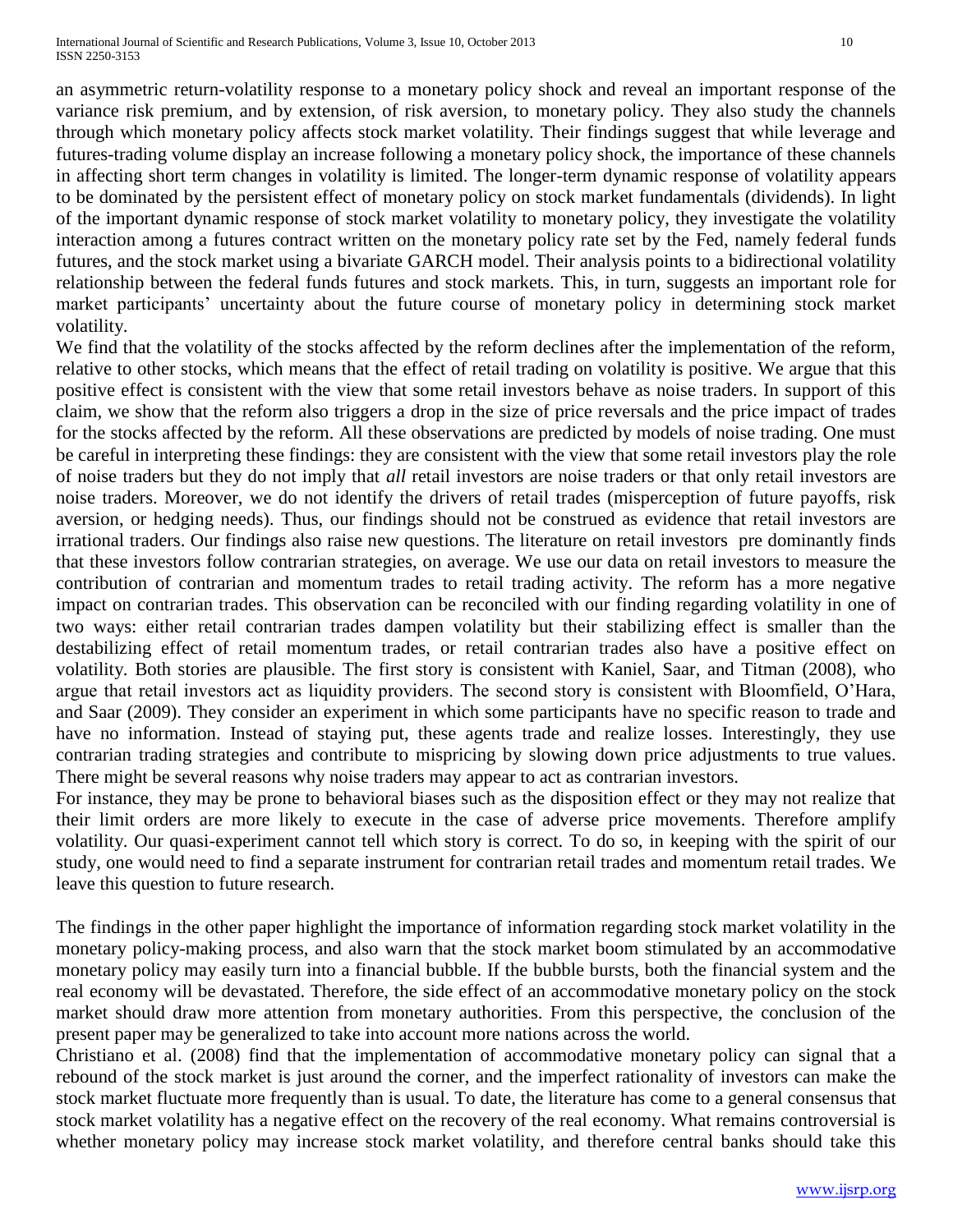International Journal of Scientific and Research Publications, Volume 3, Issue 10, October 2013 11 ISSN 2250-3153

possibility into account when setting monetary policies. For example, Bernanke and Gertler (1999) and Cecchetti et al. (2000) provide distinct conclusions. Bernanke and Gertler (1999) explore how the macro economy is affected by alternative monetary policy rules either with or without the stock market volatility being taken into account. Their results suggest that it is desirable for central banks to focus on inflationary pressures while stock market volatility becomes relevant only if it signals potential inflationary or deflationary forces. Therefore, monetary policy with additional focus on stock market volatility does not benefit the economy in any significant manner.

However, Cecchetti et al. (2000) raise several objections to Bernanke and Gertler's (1999) conclusion. Cecchetti et al. (2000) believe that one of the final goals of monetary policy is to maintain a stable financial system. Large fluctuations in the stock market can cause adverse shock to the real economy. Therefore, central banks should not only concentrate on inflation and real economic growth, but also set a goal to react to the stock market volatility. In addition, Gilchrist and Saito (2006) employs a general equilibrium model on the basis of the Real Business Cycle theory and shows that it is necessary for monetary policy to consider stock market volatility. However, leverage has no impact on asymmetric volatility at the daily frequency and, moreover, we observe asymmetric volatility for stocks with no leverage. Also, expected returns may vary with the business cycle, that is, at a lower than daily frequency. Trading activity of contrarian and herding investors has a robust effect on the relationship between daily volatility and lagged return. Consistent with the predictions of the rational expectation models, the non-informational liquidity-driven (herding) trades increase volatility following stock price declines, and the informed (contrarian) trades reduce volatility following stock price increases. The results are robust to different measures of volatility and trading activity.

Prasad and Terrones (2003) suggest that financial integration (due mainly to the removal of capital controls) is responsible for an increase in the relative volatility of consumption and asset returns, especially in countries that have liberalized their capital accounts only relatively recently and partially. When negative shocks hit these countries, these authors observe, they tend to lose access to international capital markets. The rapid reversal of capital flows in response to these events amplifies the volatility of their consumption and asset market outcomes. Dellas and Hess(2002), on the other hand, find that the removal of capital controls is associated with less output and stock market volatility. This runs counter to the thesis that financial integration increases stock market volatility.

We found a positive association of monetary volatility with stock market volatility; an interpretation is that the conduct of monetary policy and the nature of the monetary regime are important for stock market volatility. That monetary policy became increasingly volatile in a number of countries in the 1970s and 1980s thus may be part of the explanation for why stock markets have been more volatile in recent decades. Probing deeper, we found that fixed exchange rate regimes are associated with relatively low levels of stock market volatility, flexible exchange rate regimes with relatively high ones. This makes it tempting to conclude that the collapse of currency pegs and the transition to floating explain the recent rise in stock market volatility. But not only the official exchange rate regime but also the conduct of monetary policy under that regime appear to matter, in that we find a positive effect of monetary volatility on stock market volatility even after controlling for the exchange rate regime.

The study of Prashant Joshi, I-Shou University, Taiwan(2011) examines the return and volatility spillover among Asian stock markets in India, Hong Kong, Japan, China, Jakarta, and Korea using a six-variable asymmetric generalized autoregressive conditional heteroskedasticity. The magnitude of volatility linkages is low indicating weak integration of Asian stock markets. The study finds that own volatility spillover is higher than cross-market spillover. The overall persistence of stock market volatility is highest for Japan (0.931) and lowest for China (0.824).

# V. TRADING VOLUME AND STOCK MARKET VOLATILITY

The fluctuations in stock market and trading volume are influenced by the flow of information. The higher the volume, the narrower are the spreads, as a result there is less slippage, and less volatility. Traders keep a close eye on trading volume because it reflects the dynamic interplay between informed traders and uninformed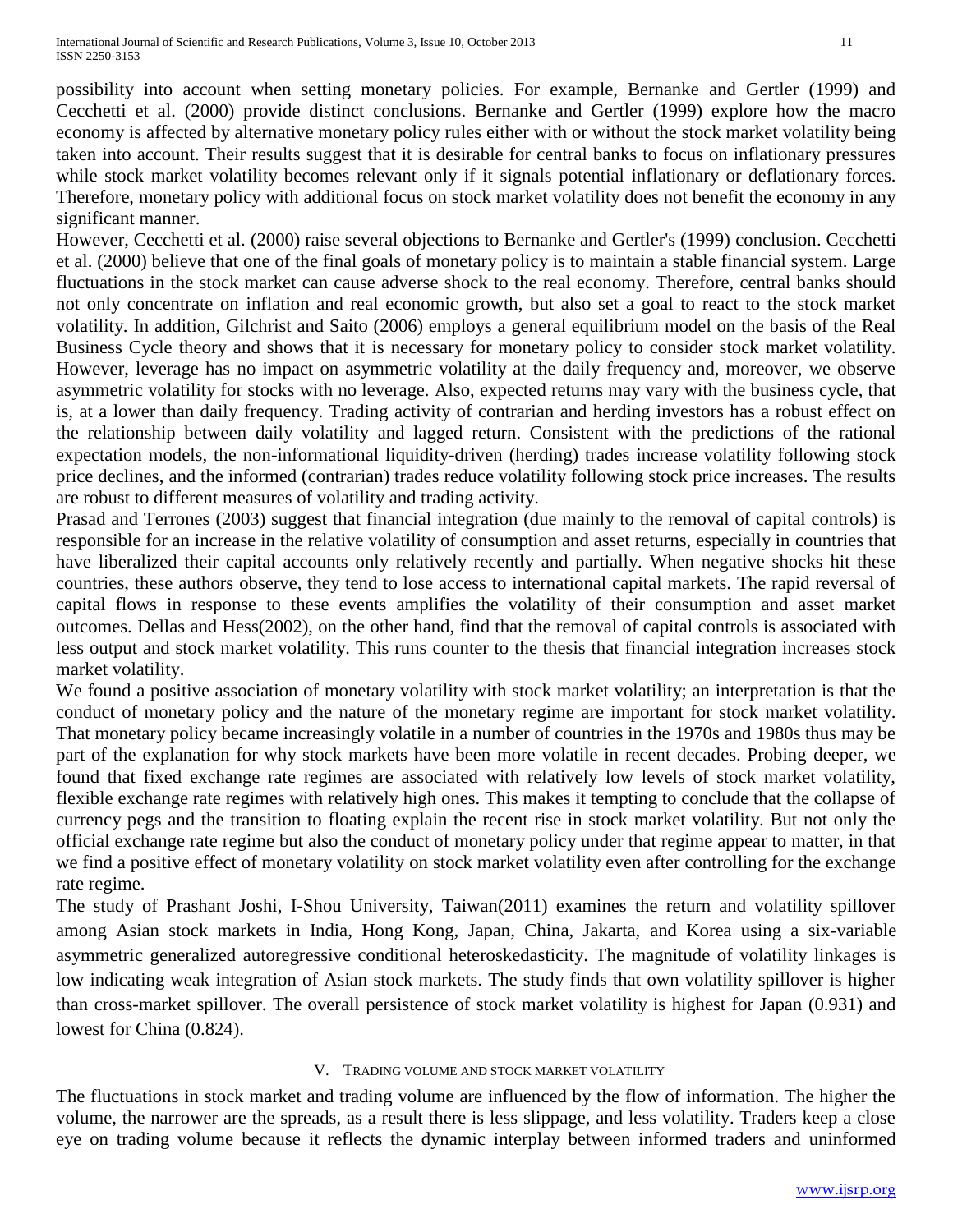traders who interact with each other in the marketplace in light of their own trading strategies and, ultimately, set market clearing prices. Trading volume is termed as the critical piece of information in the stock market because it either activates or deactivates the price movements. Stock prices are usually influenced by positive trading volume through the available set of relevant information in the market. A revision in investors' expectations usually leads to an increase in trading volume which eventually reflects the sum of investors' reaction to news.

There are extensive empirical studies which support the positive relationship between price, trading volume and volatility of a tradable asset. Various theoretical models have been developed to explain the relationship between price and trading volume. These include sequential arrival of information models, a mixture of distributions model , asymmetric information models , and differences in opinion models. All these models advocate the positive relationship between price, trading volume and volatility. In a similar strand of literature, the asymmetric nature of volume response to return (volatility) i.e. the trading volume is higher in which price ticks up than volume on down tick, has been explained.

Studies since 1970's have indicated a strong positive contemporal correlation between volume and volatility. However, two very recent papers challenged this stylized fact using the volatility decomposition technique. Giot et al. (2010) finds that only the continuous component shows a positive contemporal volume-volatility relation, while the jump component shows negatively correlation. Amatyakul (2010) also presents the evidence showing similar negative correlation. Campbell et al. (1993) showed, a positive correlation between current volatility and lagged trading volume is likely to be observed in liquidity trading. When informed traders trade their stocks due to private information, that information will spread over the market through price signal.

Using 50 Indian stocks, Kumar and Sing (2011) analyze the returns and volume relationship, focusing on the contemporaneous relation between absolute returns and trading volume, the asymmetric behavior of trading volume in response to price changes and dynamic (lead-lag) relationship between returns and trading volume. They model the dynamic relationship using VAR model. This study also investigates the contemporaneous relationship between volatility and trading volume. Lamoureax and Lastrapes (1990) supported the influence of trading volume on the persistence of GARCH effects on the returns of the financial assets. Their findings indicate evidence of positive contemporaneous correlation between absolute price changes and trading volume in Indian stock markets. However, they get mixed result on asymmetric relationship between trading volume and returns. Most of the stocks show asymmetric behavior which is in line with the findings of Assogbavi et al. (1995) and Brailsford (1996). Some of the stocks, where we do not find asymmetric behavior, are consistent with the findings of Assogbavi (2007) that clearly indicated the absence of asymmetric relationship in emerging markets. The results of dynamic relationship between returns and trading volume show very interesting results. They find strong evidence that in Indian market, past returns Granger cause trading volume, which can easily conceived in an emerging market (Assogbavi, 2007) where the state of development of the market possibly does not allow instantaneous information dissemination. Their results are further supported by the variance decomposition. However, in most of the cases the relationship lacks economic significance even when statistically significant. The results of impulse response analysis indicate that both returns and volume are mostly affected by their own lag and the volume is more autoregressive than returns i.e. any shock in either returns or volume does not affect the return series beyond one lag.

Brailsford (1994) paper presents an empirical analysis of the relationship between trading volume and stock return volatility in the Australian market. The initial analysis centres upon Karpoff's ( 1987) model of the volume-price change relationship. Evidence is found which supports the model. The relationship between price change and trading volume, irrespective of the direction of the price change, is significant across three alternative measures of daily trading volume for the aggregate market and individual stocks. Furthermore, evidence is found supporting the hypothesis that the volume-price change slope for negative returns is smaller than the slope for positive returns, thereby supporting an asymmetric relationship. Trading volume is then examined in the context of conditional volatility using a GARCH framework. Similar to the results of Lamoureux and Lastrapes (1990), the findings show a reduction in the significance and magnitude of the conditional variance equation coefficients, and a reduction in the persistence of variance when trading volume is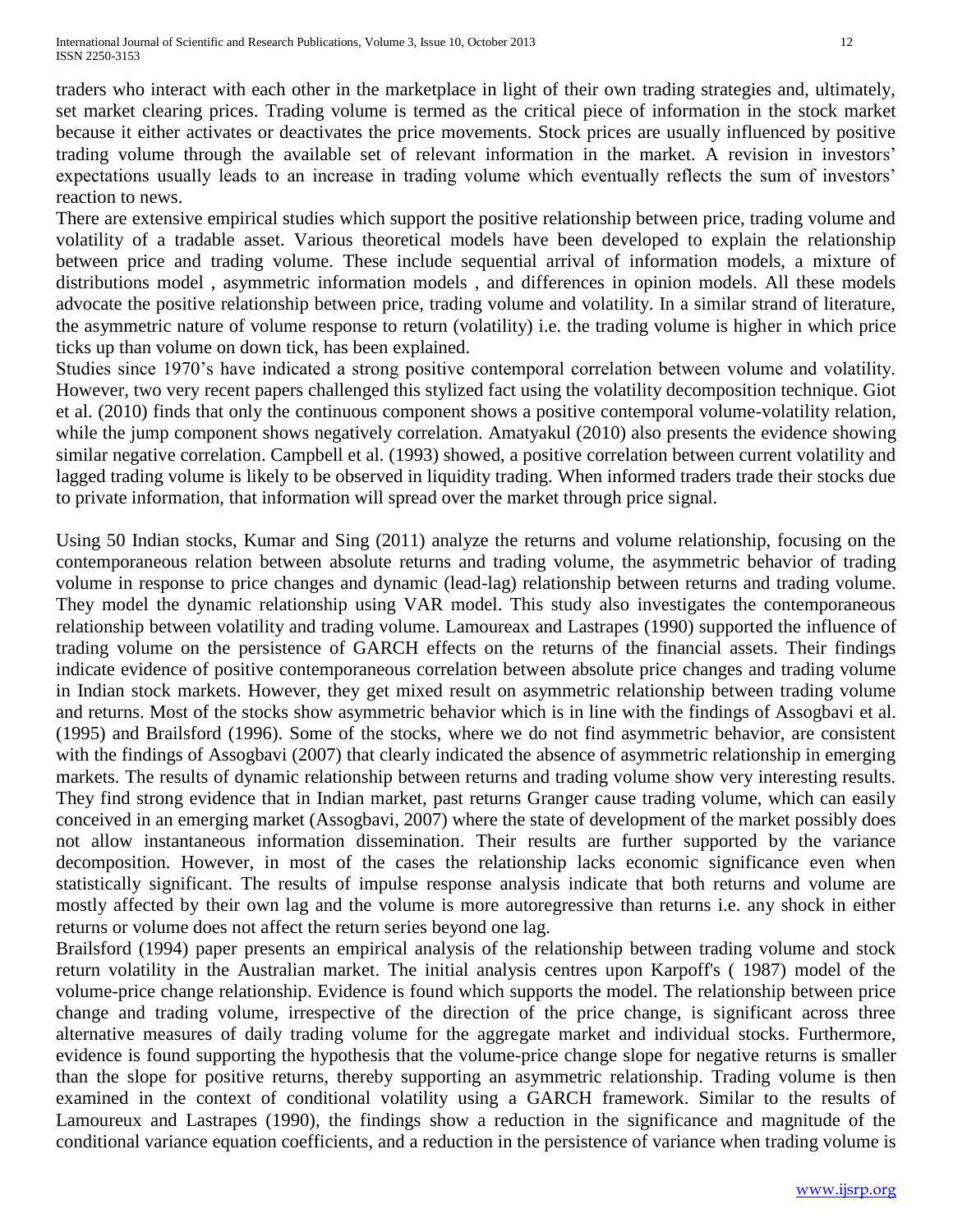added as an exogenous variable. Hence, there is *prima facie* evidence that if trading volume proxies for the rate of information arrival, then ARCH effects and much of the persistence in variance can be explained.

Karanasos and Kyrtson(2011) investigate the Korean stock volatility-volume relation for the period 1995-2005 and hence contribute to the study of emerging markets' liberalization after the financial crisis in 1997.In this work they have studied the volume-volatility relationship and they have taken into account the highly complex endogenous structures of the Korean stock market by employing the MG-GARCH model of Kyrtsou and Terraza (2003). Therefore, heteroscedasticity is interpreted endogenously while heterogeneity of expectations about future prices and dividends is the main source of fluctuations in returns. Its performance over traditional stochastic alternatives such as the simple GARCH model sheds ore light on the link between the two variables. They have also provided strong empirical support for the argument made among others by Karanasos and Kartsaklas (2004) that instead of focusing only on the univariate dynamics of stock volatility one should study the joint dynamics of stock volatility and trading volume. Moreover, as Kim, Kartsaklas and Karanasos (2005) have pointed out, they have shown that in investigating the interdependence of the two variables it is important to distinguish between domestic and foreign investors' trading volume. Finally, by conducting sub-sample analyses it was found that there are structural shifts in causal relations. Specifically, before the financial crisis in 1997 there was no causal relation between domestic volume and stock volatility whereas during and after the crisis a positive relation began to exist. Additionally, the effect of either foreign or total volume on volatility was negative in the pre-crisis period but turned to positive during and after the crisis. For the foreign volume the effects become weaker when they include the Mackey-Glass term. Such findings confirm the high interest in using the MG-GARCH approach, since improper filtering of the stock returns by simple GARCH models can lead to erroneous conclusions about the volume-volatility link.

Asai and Unite (2007) reconsider the relationship between stock return volatility and trading volume. Based on the multi-factor stochastic volatility model for stock return, they suggest several specifications for the trading volume. This approach enables the unobservable information arrival to follow the ARMA process. They apply the model to the data of Philippine Stock Exchange Composite Index and find that two factors are adequate to describe the movements of stock return volatility and variance of trading volume. They also find that the weights for the factors of the return and volume models are different from each other. The empirical results show (i) a negative correlation between stock return volatility and variance of trading volume, and (ii) a lack of effect of information arrivals on the level of trading volume. These findings are contrary to the results for the equity markets of advanced countries.

# VI. CONCLUSION

The paper studied various dimensions of stock market volatility including measurement and nature of impact of volatility with the help of important economic literatures.It emphasized also on the political factors of volatility and attempted to relate economic growth with stock market volatility in the long run process reviewing a few econometric models and concludes that political instability and depression catapulted the stock market volatility which dwindled the growth rate of a country including a strong negative spillover effects of volatility from other countries on growth rate .The nexus between international trade and volatility was explained through econometric models showing asymmetric in nature where volatility reduces both volume of trade and increases current account and capital account deficits.

# **References**

[1]Agarwal ,Reena.,Carla Inclam and Ricardo Leal.,1995,Volatility in Emerging Stock Markets. Gorgetown University and Rio-de-Jenerio.

[2]Agarwal,Gaurav.,A.K.Srivastava and Ankita Srivastava.,2010,A Study of Exchange Rates Movement and Stock Market Volatility.*International Journal of Business and Management*,Vol-5,No-12,December.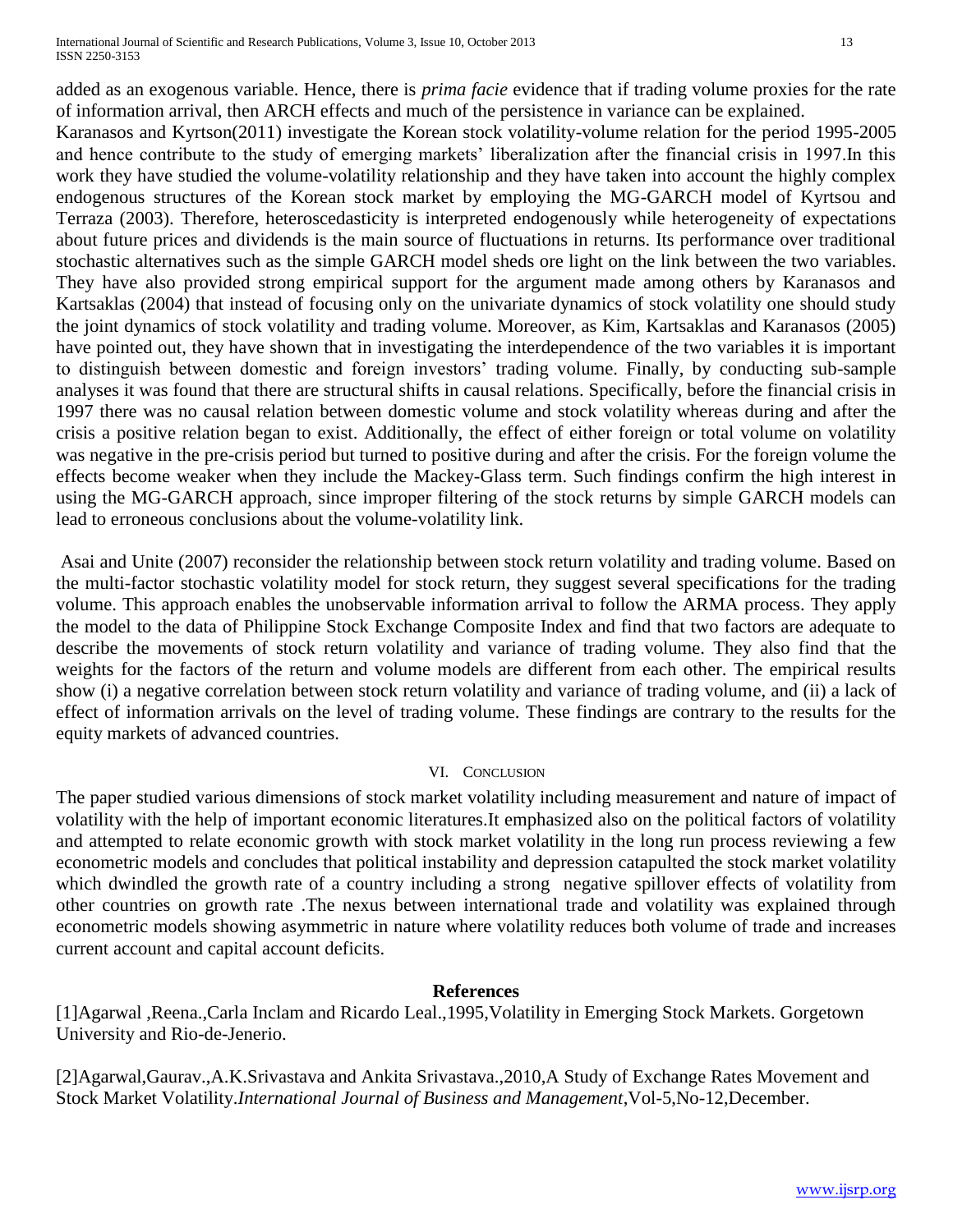International Journal of Scientific and Research Publications, Volume 3, Issue 10, October 2013 14 ISSN 2250-3153

[3]Amatyakul, P., 2010. The Relationship Between Trading Volume and Jump. Processes in Financial Markets. *Duke Journal of Economics* XXII.

[4]Asai,Manabu and Agelo Unite.,2007,The relationship between stock return volatility and trading volume:The case of the Philippines,Soka University,Manila and De La Salle University,Manila.

[5]Assogbavi,Tov.,1995,Short Interest and the asymmetry of the price volume relationship in the Canadian stock market.*Journal of Banking and Finance*,19.

[6]Assogbavi,Tov,Schell,Jennifer and Fagnisse Simeon.,2007,Equity-price-volume relationship on the Russian Stock Exchange.*International Business and Economics Research Journal* 6.

[7]Avramov,Doron and Tarun Chordia and Amit Goyal,2006,The Impact of Trades on Daily Volatility.*The Review of Financial Studies.*Vol-19,No-4,1241-1277.

[8]Batra,Amita.,2004,Stock return volatility patterns in India.*ICRIER*,WP-124,March.

[9]Bernanke,Ben and Mark Gertler.,1999,Monetary Policy and Asset Price Volatility.*Economic Review*,Q4,18- 51

[10]Bhaumik,S.,M.Karanasos and A.Kartsaklas,2008,Derivatives Trading and the Volume –Volatility Link in the Indian Stock Market.William Davidson,*Institute Working Paper No-935,*April.

[11]Bloomfield, Robert, Maureen O'Hara, and Gideon Saar., 2009, How noise trading affects markets: An experimental analysis? *Review of Financial Studies* 22, 2275–2302.

[12]Brailsford,Timothy J.,1994,The Empirical relationship between trading volume ,returns and volatility. *Research Paper 94-01*,December.

[13]Campbell, J. Y., S. J. Grossman, and J. Wang., 1993, Trading Volume and Serial Correlation in Stock Returns. *The Quarterly Journal of Economics* 108, 905-39

[14]Campbell, John Y; Lettau, Martin; Malkiel, Burton and Xu, Yexaio.,2001, "Have Individual Stocks Become More Volatile? An Empirical Exploration of Idiosyncratic Risk", *Journal of Finance*, February 56 (1), pp. 1-43.

[15]Caporale,Guglielmo Maria and Nicola Spaguolo.,2011,Stock market and Economic growth:Evidence from Tree CEECs.*Economics and Finance WP Series* 11-16,Brunnel University,London,September.

[16]Cecchetti, S., H. Genberg, J. Lipsky, and S. Wadhwan, 2000. Asset prices and central bank policy. International Center for Monetary And Banking Studies, Brookings 388 CHENG-SI ZHANG, DA-YIN ZHANG, AND JEFFERY BREECE Institution Press, London.

[17]Choi,Ki-Hong,Zhu-Hua Jiang,Sang Hoon Kang,Seong-Min Yoon.,2012,Relationship between trading volume and asymmetric volatility in the Korean stock market.*Modern Economy*,3,584-589.

[18]Choudhry, T., 2003,Stock Market Volatility and the U.S. Consumer Expenditure. In: *Journal of Macroeconomics* 25. 367–385.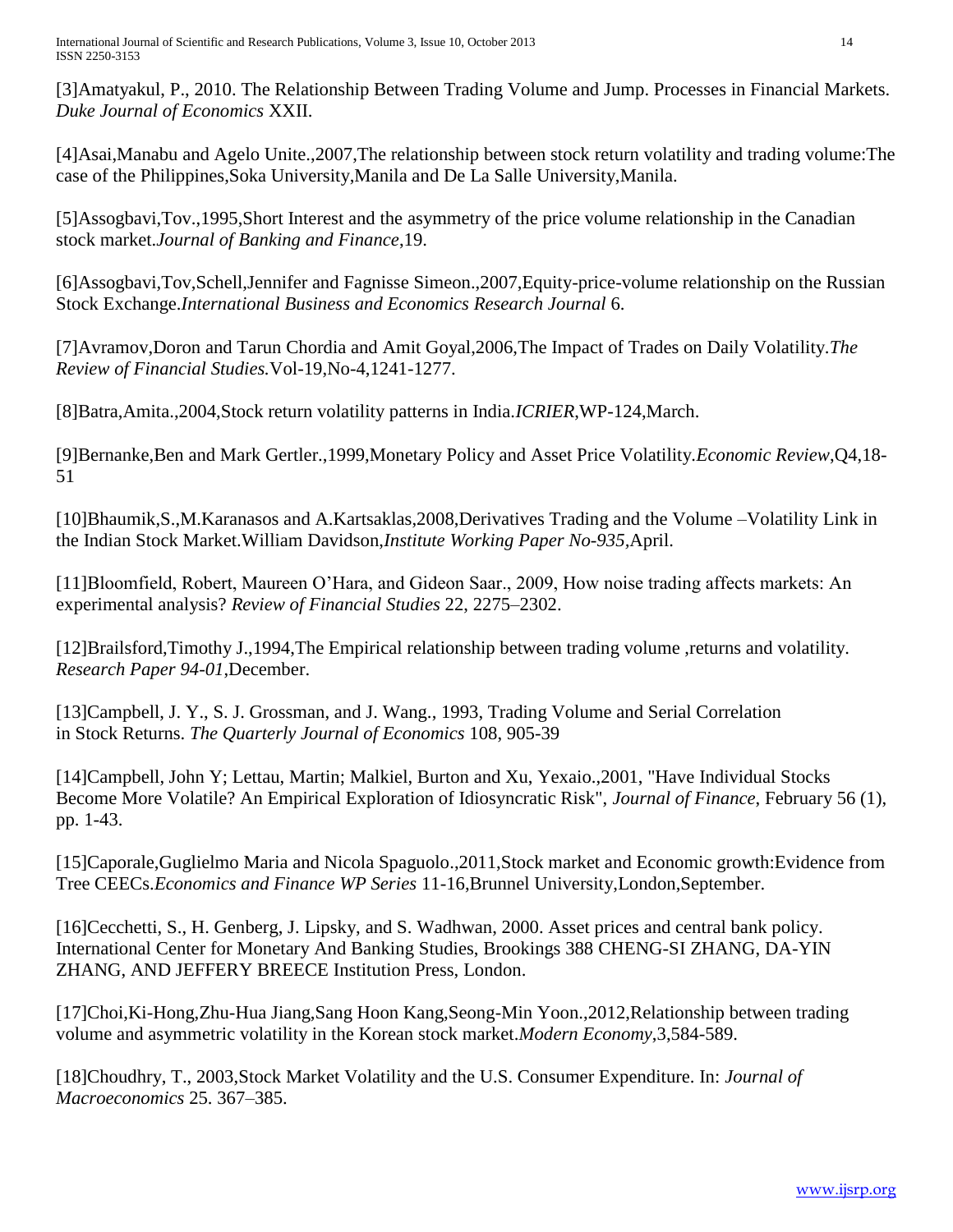[19]Christiano, L., C. Ilut, R. Motto, and M. Rostagno, 2008. Monetary policy and stock market boom-bust cycles. *European Central BankWorking Paper Series* with number 955.

[20]Clark,Peter.,Natalia Tamirisa and Shang-Jin Wei.,2004,Exchange Rate Volatility and Trade Flows-Some New Evidence.IMF.May.

[21]Corredi,Valentina,WalterDistaso and Antonio Male,2010,Macroeconomic Determinants of stock market volatility and volatility risk premium-London School of Economics.

[22]Dellas,Harris and Martin K.Hess.,2002,Financial Development and Stock Returns :A cross country analysis.*CEPR,DP-3681.*

[23]Eichengreen,Barry and Hui Tong.,2003,Stock Market Volatility and Monetary Policy :What the historical record shows.University of California,August.Rescue of Bank of Australia's Annual Research Conference,Sydney.

[24]Gilchrist,S., and Massashi Sainto.,2006,Expectations,Asset Prices and Monetary policy:The role of Learning.*NBER,*WP-12442.

[25]Giot, P., S. Laurent, and M. Petitjean, 2010. Trading activity, realized volatility and jumps. *Journal of Empirical Finance* **17(1)**, 168-175.

[26]Gospodinov,Nikolay and Ibrahim Jamali,2011,The Response of Stock Market Volatility to Future based Measures of Monetary Policy Shocks,Concordia University,Montreal and American University of Beirut.

[27]Grobys,Klaus.,2010,Have volatility spillover effects of co-integrated European stock markets increased overtime?*The Review of Finance and Banking* ,Vol-02,Issue-2, 083-94.

[28]Guhan,P.,J.K.Mantri,J.K.Parida and P.K.Sanyal.,2010,Volatility study of Indian stock market during its post derivative period. Sambalpur University, Odisha.

[29]Guo, Hui.,2002, "Stock Market Returns, Volatility, and Future Output", *Review, Federal Reserve Bank of St. Louis*, September/October, pp. 75-85

[30]Joshi,Prashant.,2011,Return and Volatility Spillovers Among Asian Stock Markets,I-Shou University, Taiwan,August 24,SAGEopen.

[31]Kaniel,Ron,Gideon Saar and Sheridan Titman.,2008,Individual Investor Trading and Stock Returns.*The Journal of Finance*,Volume-63,Issue-1,273-310,February

[32]Karpoff, J. M., 1987. The Relation between Price Changes and Trading Volume: A Survey. *Journal of Financial and Quantitative Analysis* **22**, 109-126.

[33]Karanasos, M., and A. Kartsaklas.,2004, The Stock Volatility-Volume Relationship in Canada and France. IASME Transactions, 4, 659-664.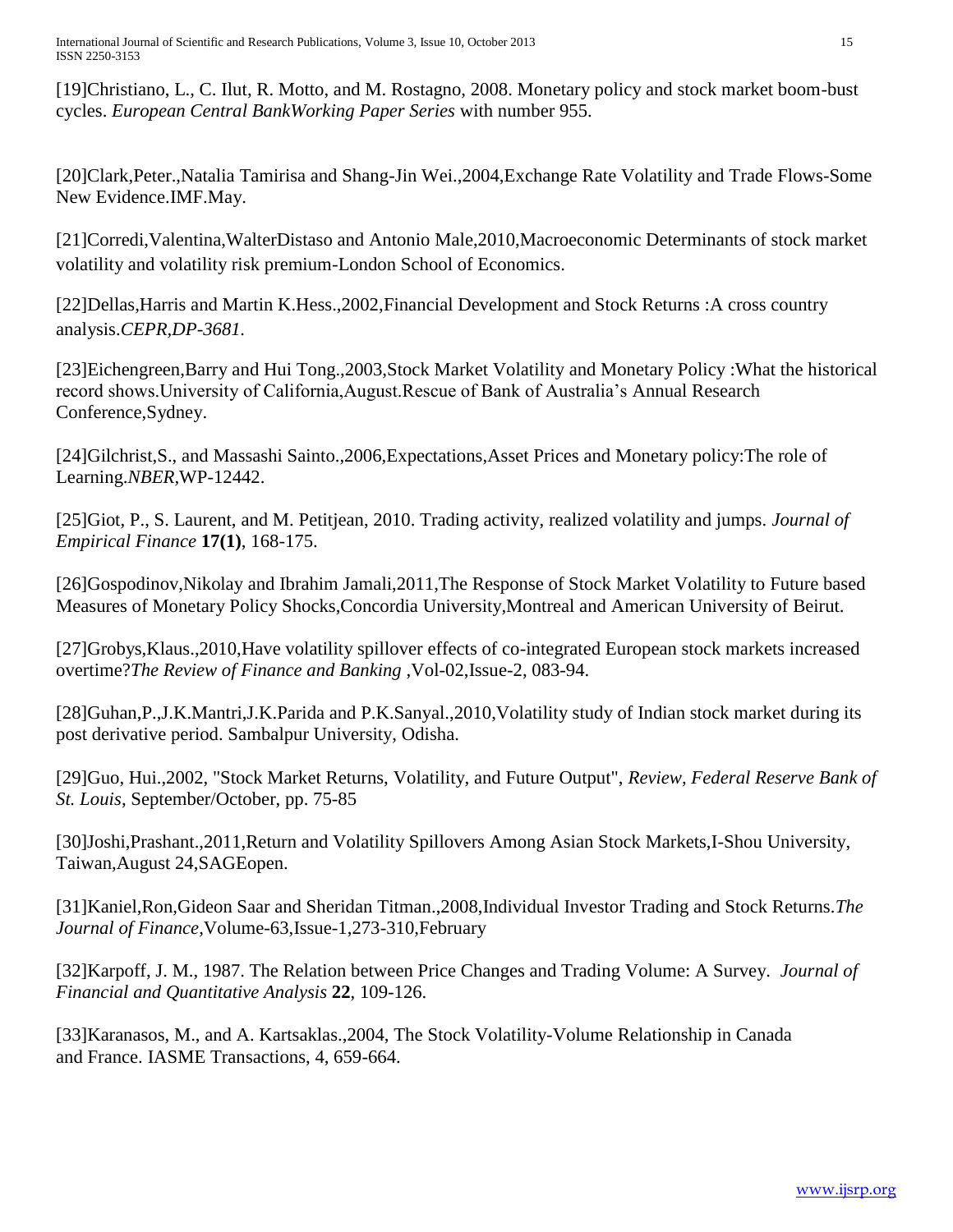International Journal of Scientific and Research Publications, Volume 3, Issue 10, October 2013 16 ISSN 2250-3153

[34]Karanasos,M. and Catherine Kyrtsou.,2011,Analysing the Link between Stock Volatility and Volume by a Mackey-Glass GARCH-type Model:The Case of Korea.*Quantitative and Qualitative Analysis in Social Science*.Volume-5,Issue -1,49-69

[35]Khalid,A.M. and Gulasekaran Rajanguru.,2010,The Impact of Political Events on Financial Market Volatility:Evidence Using a Markov Switching Process.Bond University.

[36]Kim,Kenneth A.,2001,Price limits and stock market volatility.*Economics Letters* 71, 131-136.

[37]Kim, J., Kartsaklas, A. and Karanasos, M.,2005,The volume-volatility relationship and the opening of the Korean stock market to foreign investors after the financial turmoil in 1997, *Asia-Pacific Financial Markets* 12  $(3) : 245 - 271$ 

[38]Kose,Ayhan M.,M.Terrones and E.Prasad,2003,Volatility and Comovement in globalised world economy:An empirical exploration,IMF,WP-03/246.

[39]Kumar ,Brajesh and Priyanka Sing,2000,The Dynamic relationship between stock returns,trading volume and volatility:Evidence from Indian stock market.IIM,Ahmedabad.

[40]Kyrtsou, C., and M. Terraza.,2002, Stochastic Chaos or ARCH Effects in Stock Series? A Comparative Study. *International Review of Financial Analysis,* 11, 407-431.

[41]Kyrtsou, C., and M. Terraza.,2003, Is it Possible to Study Chaotic and ARCH Behavior Jointly? Application of a Noisy Mackey-Glass Equation with Heteroscedastic Errors to the Paris StockExchange Return Series. *Computational Economics*, 21, 257-276.

[42]Lamoureux, C. G., andW. D. Lastrapes.,1990, Heteroskedasticity in Stock Return Data: Volume versus GARCH Effects. *Journal of Finance*, 45, 221-229.

[43]Lamoureux, C.G. and W.D. Lastrapes.,1994, "Endogenous trading volume and momentum instock-return volatility", *Journal of Business and Economic Statistics*, 12, 253-260

[44]Lee,Hahn Shik.,2001,International Transmission of stock market movements:A Vavelet Analysis on MENA Stock Markets. Sogang University, Seoul, Korea . The draft presented at ERF's 8<sup>th</sup> Annual Conference in Manama Bahrain.

[45]Lee,Hahn Shik.,2010,Price and Volatility Spillovers in stock matkets:A Wavelet Analysis. Sogang University,Seoul ,Korea.

[46]Malkiel,B.G.,Yexiao Xu.,1999,The Structure of Stock market volatility.Princeton University.

[47]Mei,Jianping and LiminGuo,2002,Political uncertainty Financial crisis and Market volatility, NewYork University.

[48]Mele,Antonio.,2007,Asymmetric Stock market volatility and the cyclical behavior of expected returns.*Journal of Financial Economics* ,86,446-478.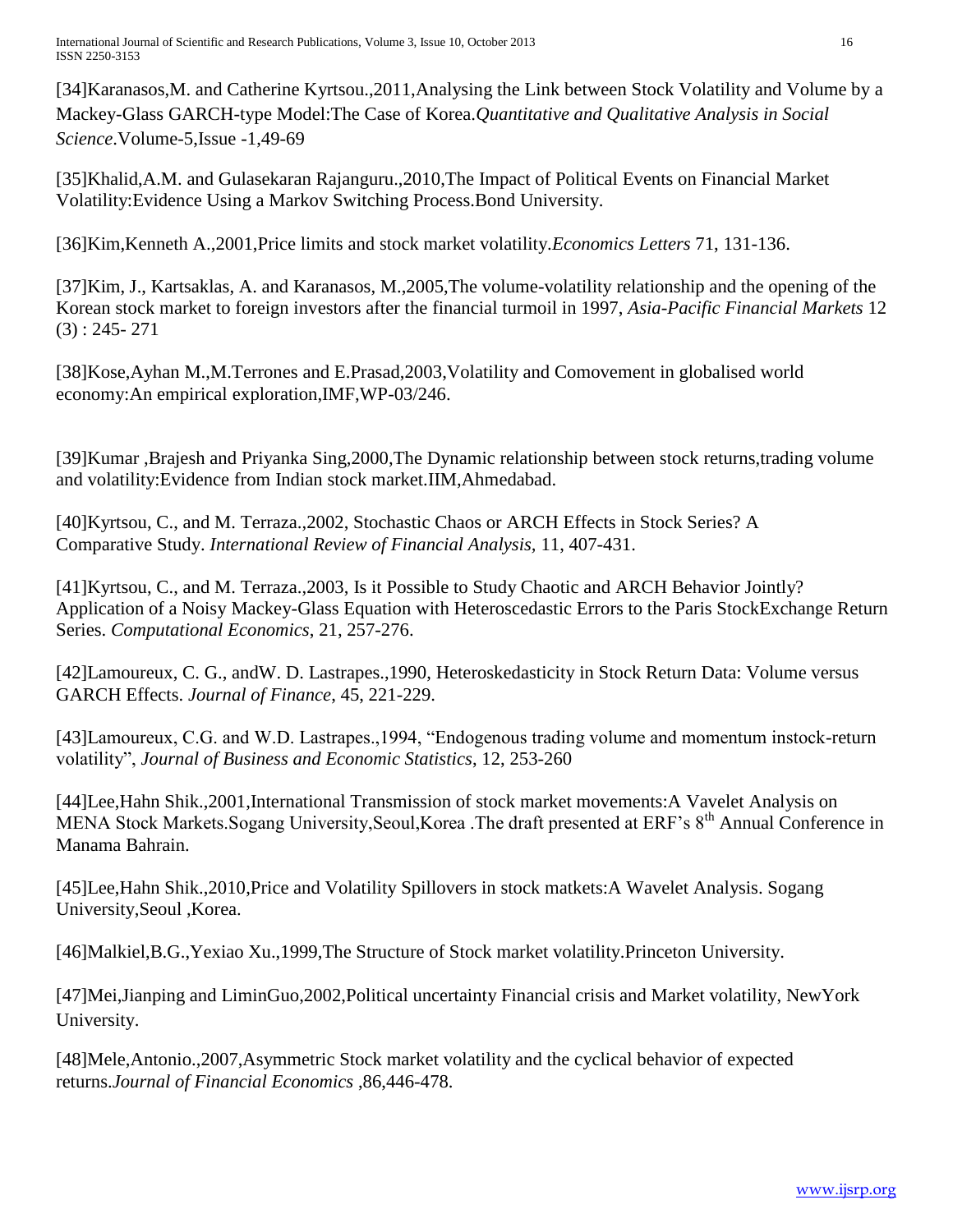[49]Mishra,Alok Kumar.,Niranjan Swine and D.K.Malhotra., 2007,Volatility spillover between stock and foreign exchange markets:Indian experience.*International Journal of Business*.,12(3).

[50]Mubarik,Fauzia and Athiya Y.Javid.,2009,Relationship between stock return trading volume and volatility:Evidence from Pakistan stock market.*Asia Pacific Journal of Finance and Banking Research* ,Vol-3,No-3,

[51]Raunig,Burkhard and Johann Scharler,2010,Stock Market Volatility and the Business Cycle.*Monetary Policy and the Economy*.Q2,53-63

[52]Romer, C., 1990, The Great Crash and the Onset of the Great Depression. In: *The Quarterly Journal of Economics* 105. 597–624.

[53]Samanta,G.P.,2010,Stock market return,volatility and furure output growth-Some observations relating to Indian Economy.Assistant Advisor,NSE.

[54]Schwert, G. W., 1989, "Why Does Stock Market Volatility Change Over Time?" *Journal of Finance*, 44,1115–1153.

[55]Schwert, G. William.,1989b,Business Cycles, Financial Crises and Stock Volatility,.*NBER Working Paper no*. 2957 (May).

[56]Voth,Hans-Joachim,2002,Why was stock market volatility so high during the great depression? Evidence from 10 countries during the interwar period.*MIT,WP*-02/09

[57]Wang,Tianyi and Zhuo Huang.,2012,The Relationship between volatility and trading volume in the Chinese stock market:A volatility decomposition perspective.*Annals of Economics and Finance,*13-1,211-236,

[58]Yalcin,Yeliz and Eray M.Yucel,2006,The Day-of-the-Weak effect on Stock market Volatility and Return:Evidence from Emerging Markets.*Czech Journal of Economics and Finance*,56,258-279

[59]Zhang , Cheng-si,Da-yin Zhang and Jeffery Breece,2011,Financial Crisis,Monetary Policy, and Stock Market Volatility in China.*Annals of Economics and Finance* 12-2,371-388.